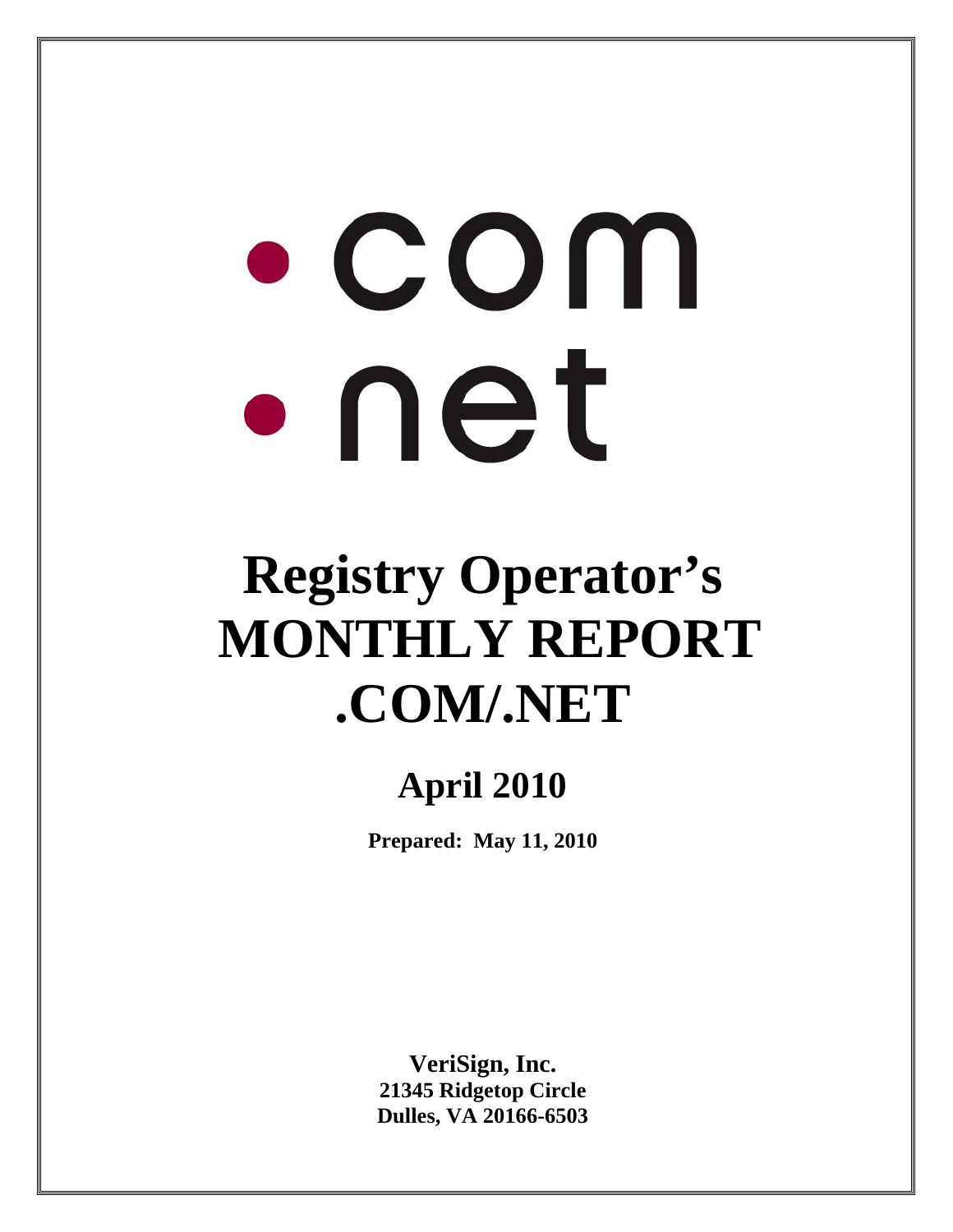As required by the ICANN/VeriSign Registry Agreements (Section 3.1(c)(iv)), this report provides an overview of VeriSign Registry activity through the end of the reporting month. The information is primarily presented in table and chart format with text explanations as deemed necessary. **The information is provided to satisfy requirements listed in Appendix 4 of the .com and .net Registry Agreements.** Pursuant to the agreements, "ICANN shall use reasonable commercial efforts to preserve the confidentiality of the information reported until three months after the end of the month to which the report relates".

Information is organized as follows:

| 2. |                                                                                      |  |
|----|--------------------------------------------------------------------------------------|--|
|    |                                                                                      |  |
|    |                                                                                      |  |
| 3. |                                                                                      |  |
|    |                                                                                      |  |
| 4. |                                                                                      |  |
|    |                                                                                      |  |
| 5. |                                                                                      |  |
|    |                                                                                      |  |
| 6. |                                                                                      |  |
|    |                                                                                      |  |
|    | Table 6.2 – Total Monthly Name Server Write Transactions by Subcategory (millions) 7 |  |
| 7. |                                                                                      |  |
|    |                                                                                      |  |
| 8. |                                                                                      |  |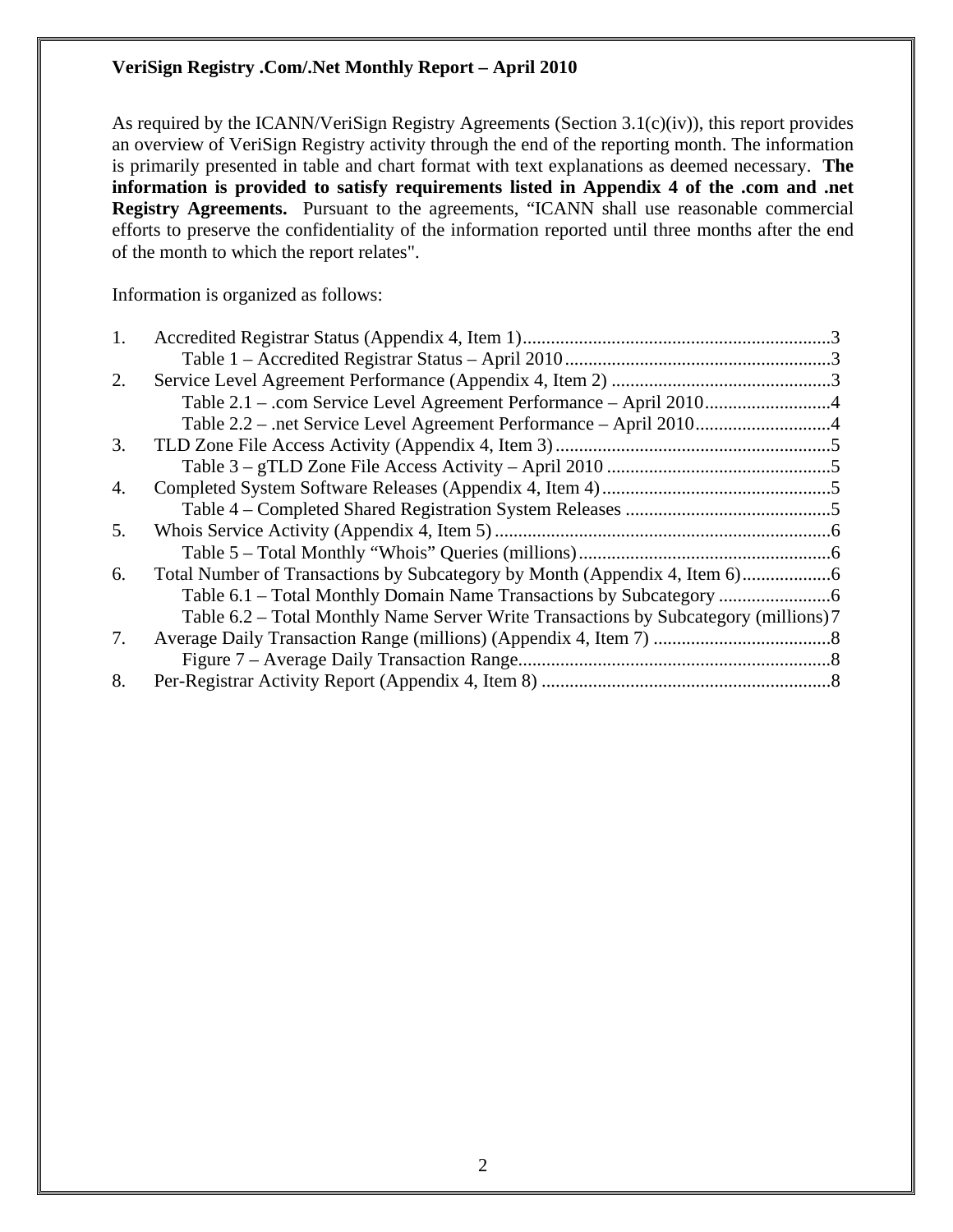#### **1. Accredited Registrar Status (Appendix 4, Item 1)**

**Table 1** displays the current number and status of the ICANN accredited registrars. The registrars are grouped into three categories:

- 1. **Operational Registrars:** Those who have authorized access into the Shared Registration System (SRS) for processing domain name registrations.
- 2. **Registrars In The Ramp-Up Period:** Those who have received a password to access the Registry operational test and evaluation (OT&E) environment. The OT&E environment is provided to allow registrars to develop and test their systems with the SRS.
- 3. **Registrars In The Pre-Ramp-Up Period:** Those who have been sent a welcome letter from the VeriSign Registry but have not yet executed the Registry Registrar Agreements and/or have not yet submitted a completed Registrar Information Sheet. In most cases registrars are sent welcome letters via overnight express mail or e-mail on the same day accreditation notification is received from ICANN.

| <b>Status</b>                    | # of COM Registrars | # of NET Registrars |
|----------------------------------|---------------------|---------------------|
| <b>Operational Registrars</b>    | 879                 | 877                 |
| Registrars In Ramp-Up Period     | 22                  | 22                  |
| Registrars In Pre-Ramp-Up Period | 46                  | 46                  |
| <b>Total</b>                     | 947                 | 945                 |

#### **Table 1 – Accredited Registrar Status – April 2010**

#### **2. Service Level Agreement Performance (Appendix 4, Item 2)**

**Table 2.1** and **Table 2.2** compare Service Level Agreement (SLA) Requirements with Actual Performance for the reporting month. As required by the ICANN/VeriSign Registry Agreements (Section 3.1(d)(ii)), the VeriSign Registry is committed to provide service levels as specified in Appendix 7 of the .com and .net Registry Agreements and to comply with the requirements of the SLA in Appendix 10 of the .com and .net Registry Agreements. The SLAs are incorporated into the VeriSign Registry Registrar Agreements that are executed with all operational registrars.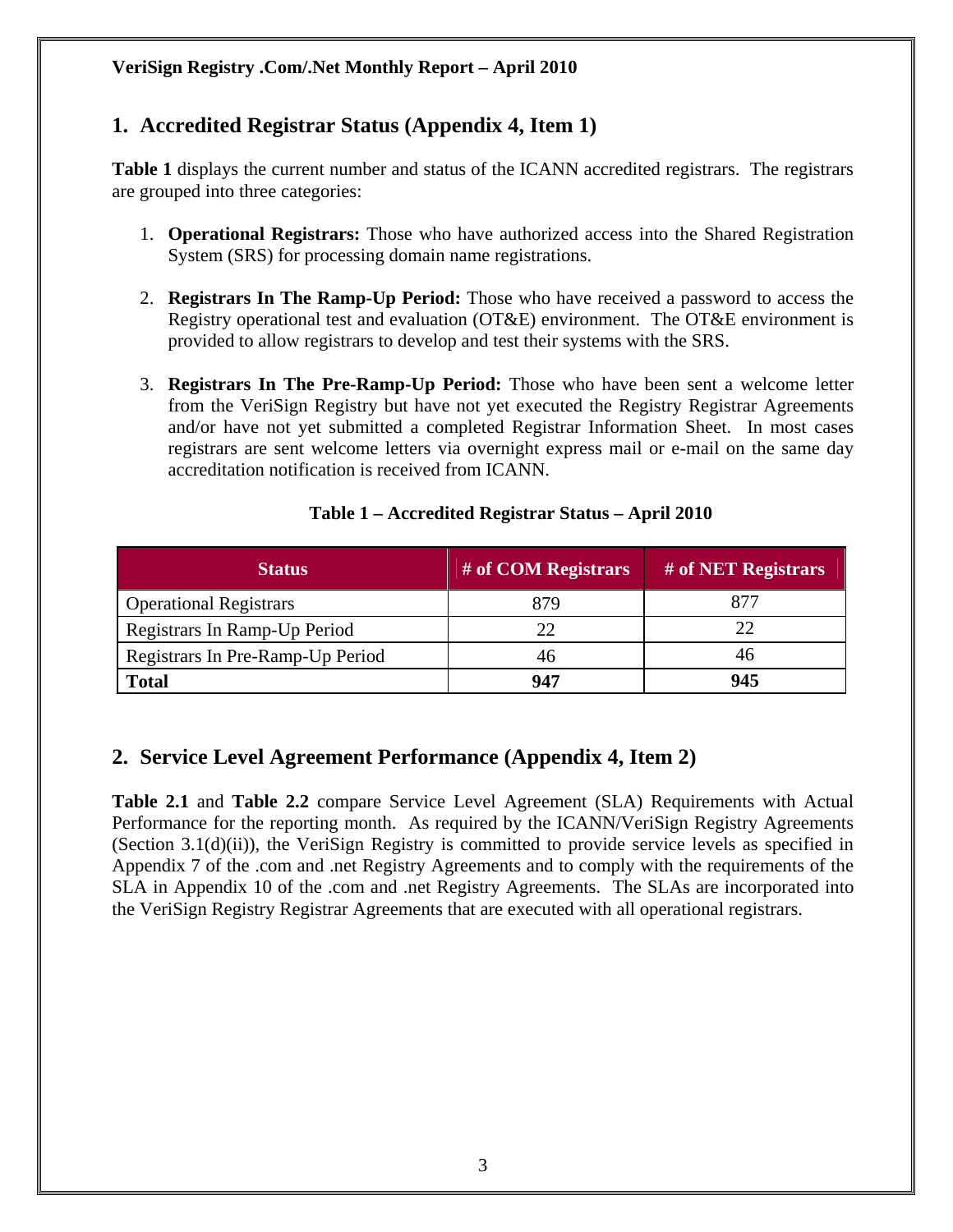| <b>Metric</b>                       | .com SLA Requirement            | <b>Actual Performance</b>                                      |
|-------------------------------------|---------------------------------|----------------------------------------------------------------|
| Total planned outage                | 8 hours                         | 0 hours 37 minutes                                             |
| Unplanned outage                    | 4 hours                         | 0 hours 00 minutes                                             |
| Major upgrade outage                | 12 Hours (Two Allowed Per Year) | 0 hours 00 minutes $-$ No<br>major upgrade outage<br>taken YTD |
| Check domain average                | 3 seconds                       | 0.85 milliseconds                                              |
| Add domain average                  | 5 seconds                       | 1.73 milliseconds                                              |
| <b>DNS Name Server Availability</b> | 100%                            | 100%                                                           |
| <b>SRS</b> Availability (Monthly)   | 99.4%                           | 99.91% (including planned<br>and unplanned outages)            |

#### **Table 2.1 – .com Service Level Agreement Performance – April 2010**

#### **Table 2.2 – .net Service Level Agreement Performance – April 2010**

| <b>Metric</b>                      | .net SLA Requirement                       | <b>Actual Performance</b>                    |  |
|------------------------------------|--------------------------------------------|----------------------------------------------|--|
| <b>Service Availability</b>        |                                            |                                              |  |
| <b>SRS</b>                         | 99.99% Year                                | 100% - (0 Minutes Unplanned<br>Downtime YTD) |  |
|                                    | 30 Minutes/Month (Unplanned)               | 0 Minutes (Unplanned)                        |  |
| <b>DNS Name Server</b>             | 100% / Month                               | 100%                                         |  |
| Whois                              | 100% / Month                               | 100%                                         |  |
| <b>Planned Outage Duration</b>     |                                            |                                              |  |
| $SRS - Regular$                    | 45 Minutes / Month                         | 0 Hours 37 Minutes                           |  |
| SRS - Extended                     | 4 Hours (240 Minutes) / 1 Per<br>Year      | 0 Hours 0 Minutes - None<br>taken YTD        |  |
| <b>SRS</b> - Extended              | 8 Hours (480 Minutes) / 1 Every<br>3 Years | 0 Minutes – None taken since<br>June 2005    |  |
| <b>DNS Name Server</b>             | Not Allowed                                | 0 Minutes                                    |  |
| Whois                              | Not Allowed                                | 0 Minutes                                    |  |
| <b>Planned Outage Timeframe</b>    |                                            |                                              |  |
| <b>SRS</b>                         | 0100 - 0900 UTC Sunday                     | 0100 - 0137 UTC Sunday<br>4/25/2010          |  |
| <b>DNS Name Server</b>             | Not Allowed                                | Not Applicable                               |  |
| Whois                              | Not Allowed                                | Not Applicable                               |  |
| <b>Planned Outage Notification</b> |                                            |                                              |  |
| <b>SRS</b>                         | 30 Days General Maintenance                | 3/24/2010                                    |  |
|                                    | 90 Days Updates and Upgrades               | Not Applicable                               |  |
| <b>DNS Name Server</b>             | Not Allowed                                | Not Applicable                               |  |
| Whois                              | Not Allowed                                | Not Applicable                               |  |
| <b>Processing Time</b>             |                                            |                                              |  |
| <b>Check Domain Average</b>        | 25 milliseconds for 95%                    | 0.85 milliseconds                            |  |
| Add / Create Domain<br>Average     | 50 milliseconds for 95%                    | 1.73 milliseconds                            |  |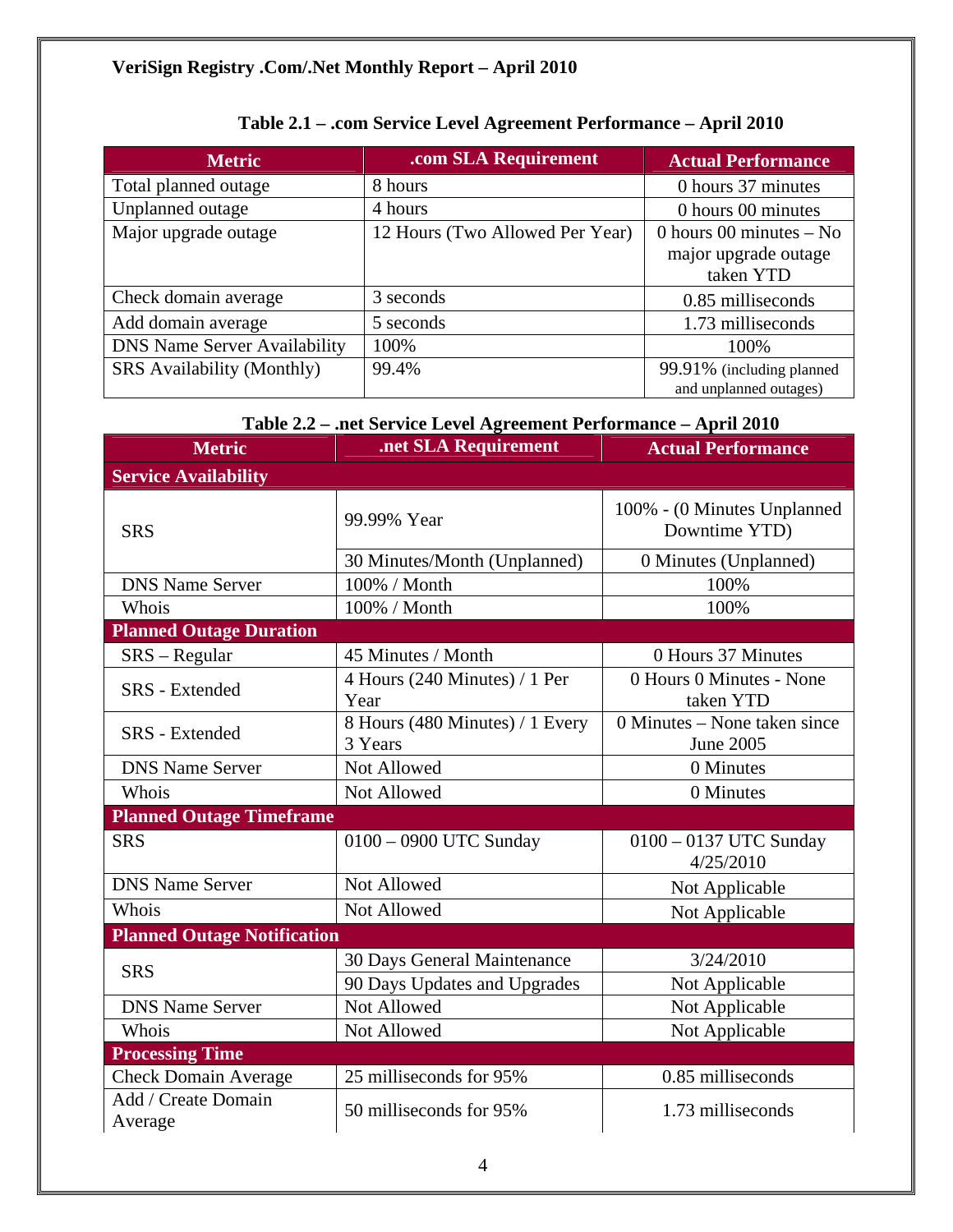| <b>Metric</b>                        | .net SLA Requirement     | <b>Actual Performance</b> |  |
|--------------------------------------|--------------------------|---------------------------|--|
| Delete Domain Average                | 100 milliseconds for 95% | 29.68 milliseconds        |  |
| Modify / Update Domain<br>Average    | 100 milliseconds for 95% | 36.49 milliseconds        |  |
| <b>Whois Query</b>                   | 5 milliseconds for 95%   | 0.57 milliseconds         |  |
| <b>DNS Name Server</b><br>Resolution | 100 milliseconds for 95% | 2.77 milliseconds         |  |
| <b>Update Frequency</b>              |                          |                           |  |
| <b>DNS Name Server</b>               | 3 Minutes for 95%        | 21.8 seconds              |  |
| Whois                                | 3 Minutes for 95%        | 47.2 seconds              |  |

#### **3. TLD Zone File Access Activity (Appendix 4, Item 3)**

**Table 3** summarizes the zone file access activity for the current reporting month. As required by the ICANN/VeriSign Registry Agreements (Section 3.1(c)(iii)), the VeriSign Registry provides third parties bulk access to the zone files for the .com and .net TLDs.

#### **Table 3 – gTLD Zone File Access Activity – April 2010**

|                                                         | <b>Number</b> |
|---------------------------------------------------------|---------------|
| Zone file access passwords previous month               | 924           |
| New zone file access approvals reporting month          |               |
| Total zone file access approvals end of reporting month | 951           |

#### **4. Completed System Software Releases (Appendix 4, Item 4)**

**Table 4** shows significant releases that have occurred in the last twelve (12) months, as well as other relevant information. The VeriSign Registry Shared Registration System (SRS) is continually being improved to better meet the needs of accredited registrars.

| <b>Table 4 – Completed Shared Registration System Releases</b> |  |  |
|----------------------------------------------------------------|--|--|
|                                                                |  |  |

| <b>Release Name</b>         | <b>Features</b>                                                         | <b>Complete</b><br><b>Date</b> |
|-----------------------------|-------------------------------------------------------------------------|--------------------------------|
| <b>Core Release</b><br>7.10 | Security Enhancement: AuthInfo<br><b>Password Standard</b>              | 15 Nov 2009                    |
| Athens                      | <b>Registrar-Requested Reporting</b><br>Enhancements                    | 27 Mar 2010                    |
| <b>Brussels</b>             | <b>DNSSEC</b> Provisioning and<br><b>Resolution Testing Environment</b> | 15 Apr 2010                    |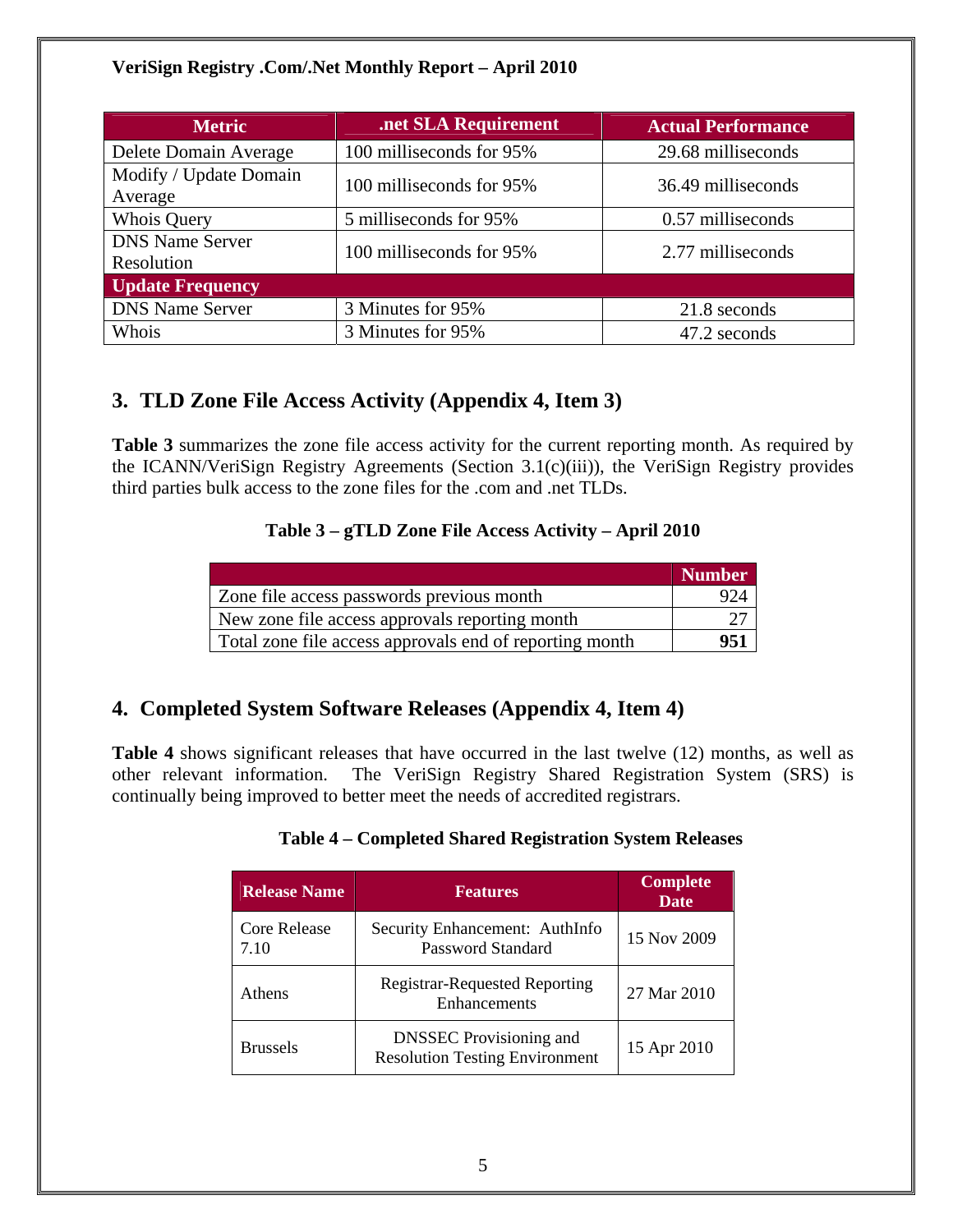#### **5. Whois Service Activity (Appendix 4, Item 5)**

| Mo/Yr         | <b>Total Queries</b> | <b>Peak</b> | <b>Avg/Day</b> |
|---------------|----------------------|-------------|----------------|
| Apr-09        | 6,347.6              | 232.4       | 211.6          |
| $May-09$      | 5,638.3              | 202.4       | 181.9          |
| <b>Jun-09</b> | 5,388.3              | 206.3       | 179.6          |
| <b>Jul-09</b> | 5,359.4              | 188.0       | 172.9          |
| Aug-09        | 4,864.3              | 189.2       | 156.9          |
| Sep-09        | 5,208.7              | 184.2       | 173.6          |
| <b>Oct-09</b> | 4,923.0              | 228.0       | 158.8          |
| <b>Nov-09</b> | 5,356.5              | 196.4       | 178.5          |
| Dec-09        | 5,501.1              | 224.5       | 177.5          |
| $Jan-10$      | 5,485.8              | 213.3       | 177.0          |
| <b>Feb-10</b> | 4,864.3              | 189.2       | 173.7          |
| $Mar-10$      | 5,502.6              | 193.6       | 177.5          |
| $Apr-10$      | 4,736.7              | 232.2       | 157.9          |

 **Table 5 – Total Monthly "Whois" Queries (millions)** 

#### **6. Total Number of Transactions by Subcategory by Month (Appendix 4, Item 6)**

Table 6.1 shows the number of domain name 'write' transactions in subcategories. The "Restore" and "No RGP Report" columns depict ACTUAL numbers where all other categories are shown in millions. **Table 6.2** shows the number of name server "write" transactions by subcategory.

| Mo/Yr         | <b>Total</b><br>Write | <b>Add</b> | <b>Delete</b> | <b>Modify</b> | <b>Renew</b> | <b>Trans</b> | <b>Check</b> | <b>Restore</b> | <b>No RGP</b><br>Report* |
|---------------|-----------------------|------------|---------------|---------------|--------------|--------------|--------------|----------------|--------------------------|
| $Apr-09$      | 2,421.9               | 2,370.6    | 3.1           | 40.1          | 2.8          | 5.3          | 1,337.7      | 5,529          | 10                       |
| <b>May-09</b> | 2,584.9               | 2,530.4    | 3.6           | 43.0          | 2.8          | 5.0          | 1,306.7      | 4,557          | 9                        |
| <b>Jun-09</b> | 2,426.8               | 2,376.2    | 3.3           | 39.9          | 2.8          | 4.6          | 1,280.8      | 4,555          | 7                        |
| <b>Jul-09</b> | 2,336.1               | 2,281.6    | 3.1           | 43.0          | 2.7          | 5.7          | 1,296.3      | 6,157          | 10                       |
| Aug-09        | 2,546.5               | 2,496.5    | 3.5           | 37.6          | 2.8          | 6.1          | 1,516.3      | 5,342          | 3                        |
| <b>Sep-09</b> | 2,287.4               | 2,238.1    | 3.0           | 38.4          | 2.9          | 4.9          | 1,270.7      | 4,183          | 5                        |
| <b>Oct-09</b> | 2,212.0               | 2,162.9    | 2.8           | 37.4          | 2.9          | 6.0          | 1,262.4      | 4,458          | 11                       |
| <b>Nov-09</b> | 2,016.9               | 1,969.3    | 2.6           | 37.2          | 2.7          | 5.1          | 1,333.8      | 4,612          | 10                       |
| <b>Dec-09</b> | 1,942.8               | 1,890.3    | 2.8           | 40.7          | 2.9          | 6.1          | 1,354.8      | 4,258          | 8                        |

**Table 6.1 – Total Monthly Domain Name Transactions by Subcategory**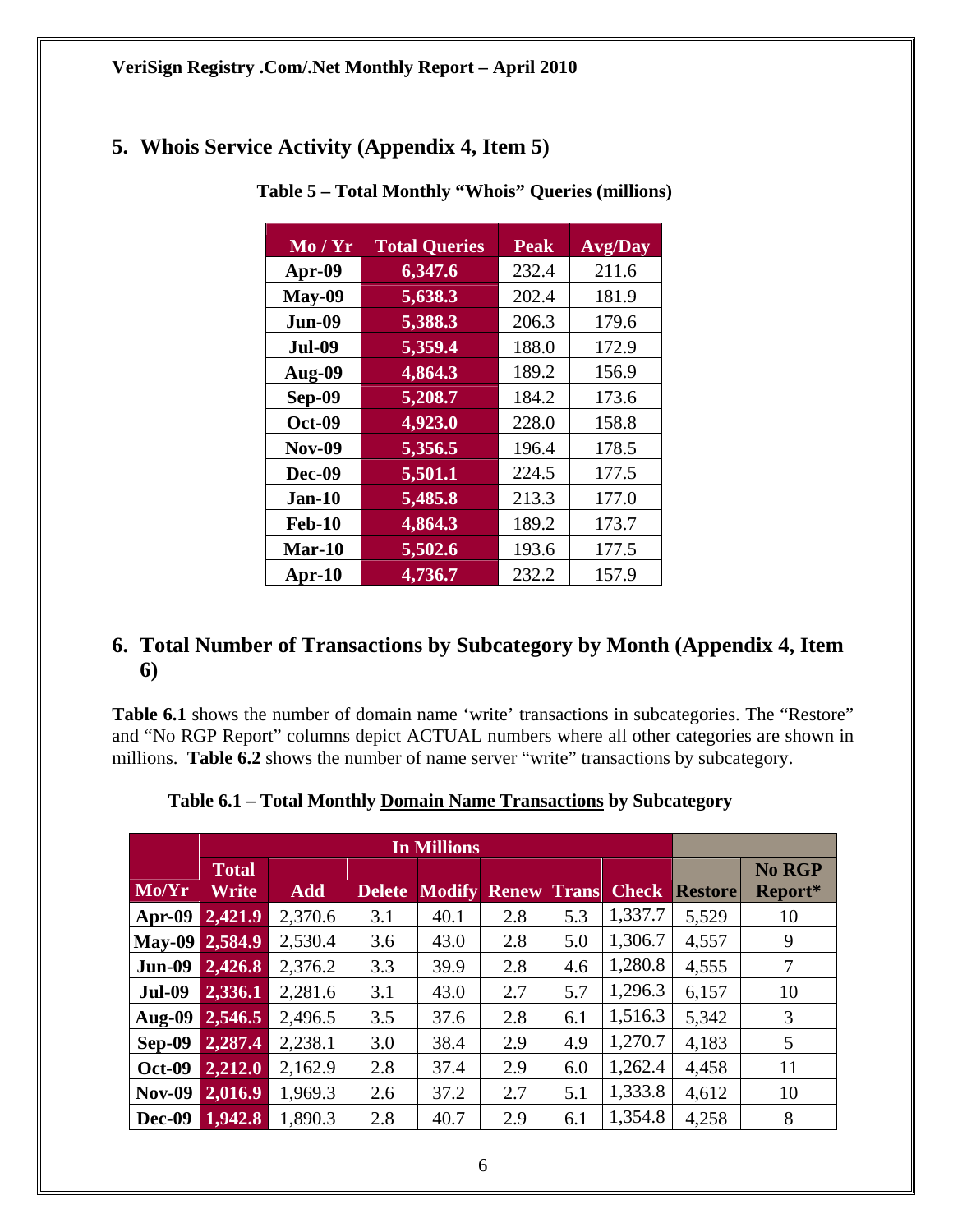|       | <b>Total</b>   |            |     | No RGP |     |     |         |                                                |         |
|-------|----------------|------------|-----|--------|-----|-----|---------|------------------------------------------------|---------|
| Mo/Yr | <b>Write</b>   | <b>Add</b> |     |        |     |     |         | <b>Delete Modify Renew Trans Check Restore</b> | Report* |
|       | Jan-10 1,959.4 | 1,906.6    | 2.6 | 40.1   | 3.5 | 6.7 | 1,509.3 | 4,690                                          | 12      |
|       | Feb-10 1,742.2 | 1,690.7    | 2.2 | 39.6   | 3.1 | 6.7 | 1,296.7 | 4,286                                          | 5       |
|       | Mar-10 1,876.6 | 1,810.4    | 3.4 | 52.1   | 3.6 | 7.1 | 1,584.7 | 6,120                                          | 16      |
|       | Apr-10 2,104.5 | 2,049.4    | 3.7 | 40.4   | 3.0 | 8.0 | 1,577.3 | 5,314                                          | 5       |

\* NOTE: The number in the "No RGP Report" column is calculated by taking the difference between the number of restore commands and the number of restore reports received in the month. This number may vary slightly from the actual number of restores for which no report was received for a given month because of timing between when the restore command was issued and when the report was received.

| $\overline{\text{Mo/Yr}}$ | <b>Total</b> | <b>Add</b> | <b>Delete</b> | <b>Modify</b> |
|---------------------------|--------------|------------|---------------|---------------|
| Apr-09                    | 2.80         | 1.10       | 0.10          | 1.60          |
| <b>May-09</b>             | 2.87         | 1.06       | 0.16          | 1.66          |
| Jun-09                    | 2.52         | 1.05       | 0.15          | 1.32          |
| <b>Jul-09</b>             | 2.22         | 1.12       | 0.17          | 0.93          |
| Aug-09                    | 1.95         | 0.99       | 0.17          | 0.79          |
| <b>Sep-09</b>             | 1.96         | 1.09       | 0.22          | 0.65          |
| <b>Oct-09</b>             | 1.87         | 1.01       | 0.19          | 0.66          |
| <b>Nov-09</b>             | 2.27         | 1.33       | 0.19          | 0.75          |
| Dec-09                    | 2.12         | 1.31       | 0.19          | 0.62          |
| <b>Jan-10</b>             | 2.69         | 1.74       | 0.19          | 0.76          |
| <b>Feb-10</b>             | 2.85         | 2.10       | 0.18          | 0.57          |
| $Mar-10$                  | 2.87         | 2.23       | 0.17          | 0.48          |
| $Apr-10$                  | 2.58         | 1.80       | 0.13          | 0.65          |

#### **Table 6.2 – Total Monthly Name Server Write Transactions by Subcategory (millions)**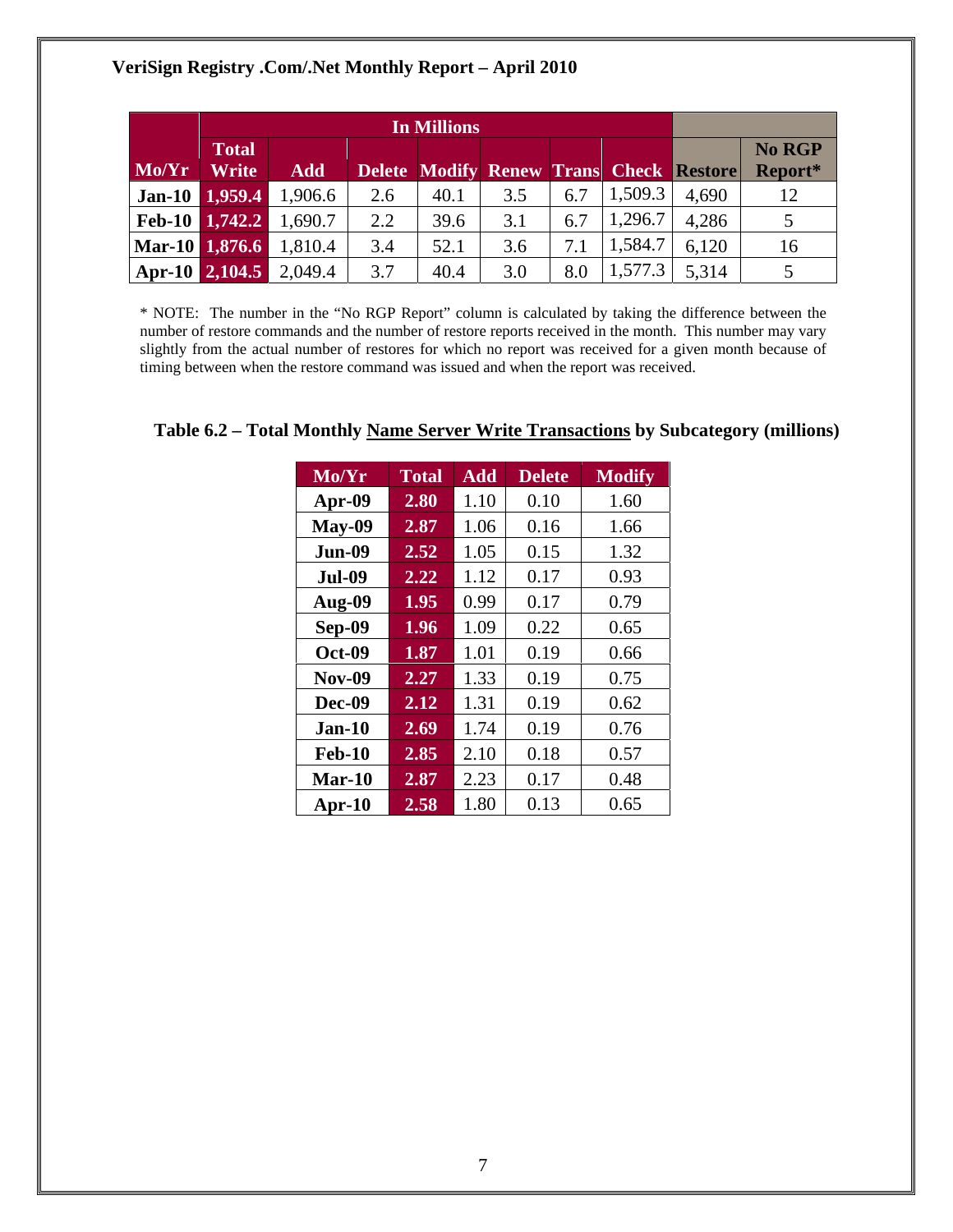

#### **7. Average Daily Transaction Range (millions) (Appendix 4, Item 7)**

**Figure 7 – Average Daily Transaction Range** 

#### **8. Per-Registrar Activity Report (Appendix 4, Item 8)**

The table below defines the fields that are included in the .COM and .NET Per-Registrar Activity Reports, which are provided monthly under separate cover.

| <b>Field Name</b> | <b>Notes</b>                                                      |
|-------------------|-------------------------------------------------------------------|
| Registrar-name    | Registrar's Full Corporate Name                                   |
| <b>IANA-ID</b>    | http://www.iana.org/assignments/registrar-ids                     |
| Total-domains     | Total domains under sponsorship                                   |
| Total-            | <b>Total Nameservers Registered</b>                               |
| Nameservers       |                                                                   |
| Net-adds-1-yr     | Domains successfully added (and not deleted within the add grace  |
|                   | period                                                            |
| Net-adds-2-yr     | Number of domains successfully registered with an initial term of |
|                   | two years                                                         |
| Net-adds-3-yr     | Number of domains successfully registered with an initial term of |
|                   | three years                                                       |
| Net-adds-4-yr     | Number of domains successfully registered with an initial term of |
|                   | four years                                                        |
| Net-adds-5-yr     | Number of domains successfully registered with an initial term of |
|                   | five years                                                        |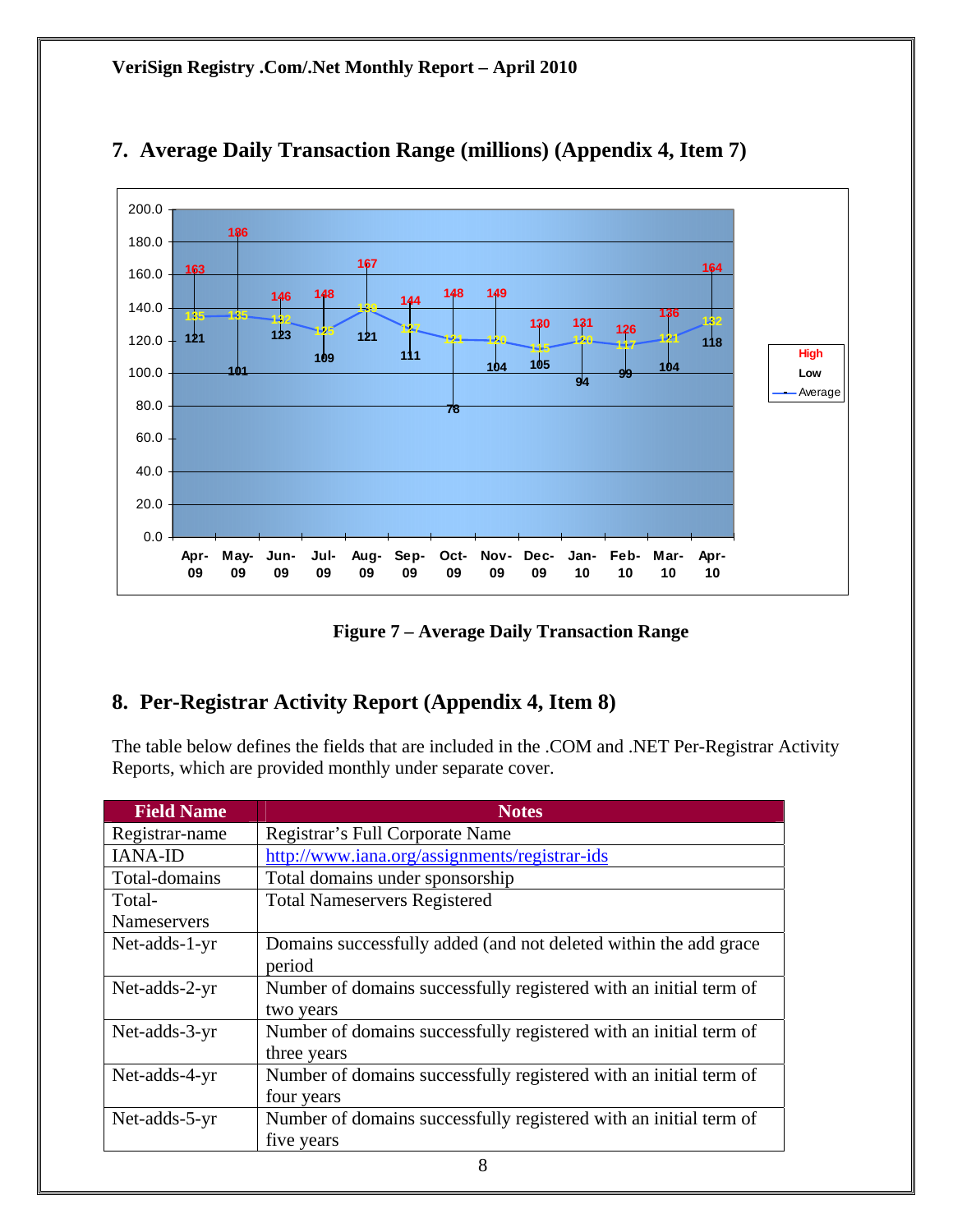| <b>Field Name</b>         | <b>Notes</b>                                                                       |
|---------------------------|------------------------------------------------------------------------------------|
| Net-adds-6-yr             | Number of domains successfully registered with an initial term of                  |
|                           | six years                                                                          |
| Net-adds-7-yr             | Number of domains successfully registered with an initial term of                  |
|                           | seven years                                                                        |
| Net-adds-8-yr             | Number of domains successfully registered with an initial term of                  |
|                           | eight years                                                                        |
| Net-adds-9-yr             | Number of domains successfully registered with an initial term of                  |
| Net-adds-10-yr            | nine years<br>Number of domains successfully registered with an initial term of    |
|                           | ten years                                                                          |
| Net-renews-1-yr           | Domains renewed either automatically or by command (and not                        |
|                           | deleted with the renew grace period)                                               |
| Net-renews-2-yr           | Number of domains successfully renewed with a renewal period of                    |
|                           | two years                                                                          |
| Net-renews-3-yr           | Number of domains successfully renewed with a new renewal                          |
|                           | period of three years                                                              |
| Net-renews-4-yr           | Number of domains successfully renewed with a new renewal                          |
|                           | period of four years                                                               |
| Net-renews-5-yr           | Number of domains successfully renewed with a new renewal                          |
|                           | period of five years                                                               |
| Net-renews-6-yr           | Number of domains successfully renewed with a new renewal                          |
|                           | period of six years                                                                |
| Net-renews-7-yr           | Number of domains successfully renewed with a new renewal                          |
| Net-renews-8-yr           | period of seven years<br>Number of domains successfully renewed with a new renewal |
|                           | period of eight years                                                              |
| Net-renews-9-yr           | Number of domains successfully renewed with a new renewal                          |
|                           | period of nine years                                                               |
| Net-renews-10-yr          | Number of domains successfully renewed with a new renewal                          |
|                           | period of ten years                                                                |
| Transfer-gaining-         | Transfers initiated by this registrar that were ack'd by the other                 |
| successful                | registrar-either by command or automatically                                       |
| Transfer-gaining-         | Transfers initiated by this registrar that were n'acked by the other               |
| nacked                    | registrar                                                                          |
| Transfer-losing-          | Transfers initiated by another registrar that this registrar ack'd-                |
| successful                | either by command or automatically                                                 |
| Transfer-losing-          | Transfers initiated by another registrar that this registrar n'acked               |
| nacked                    |                                                                                    |
| Transfer-                 | Number of transfer disputes in which this registrar prevailed                      |
| disputed-won<br>Transfer- | Number of transfer disputes this registrar lost                                    |
| disputed-lost             |                                                                                    |
| Transfer-                 | Number of transfer disputes involving this registrar with a split or               |
| disputed-                 | no decision                                                                        |
| nodecision                |                                                                                    |
| Deleted-domains-          | Domains deleted within the add grace period                                        |
|                           |                                                                                    |